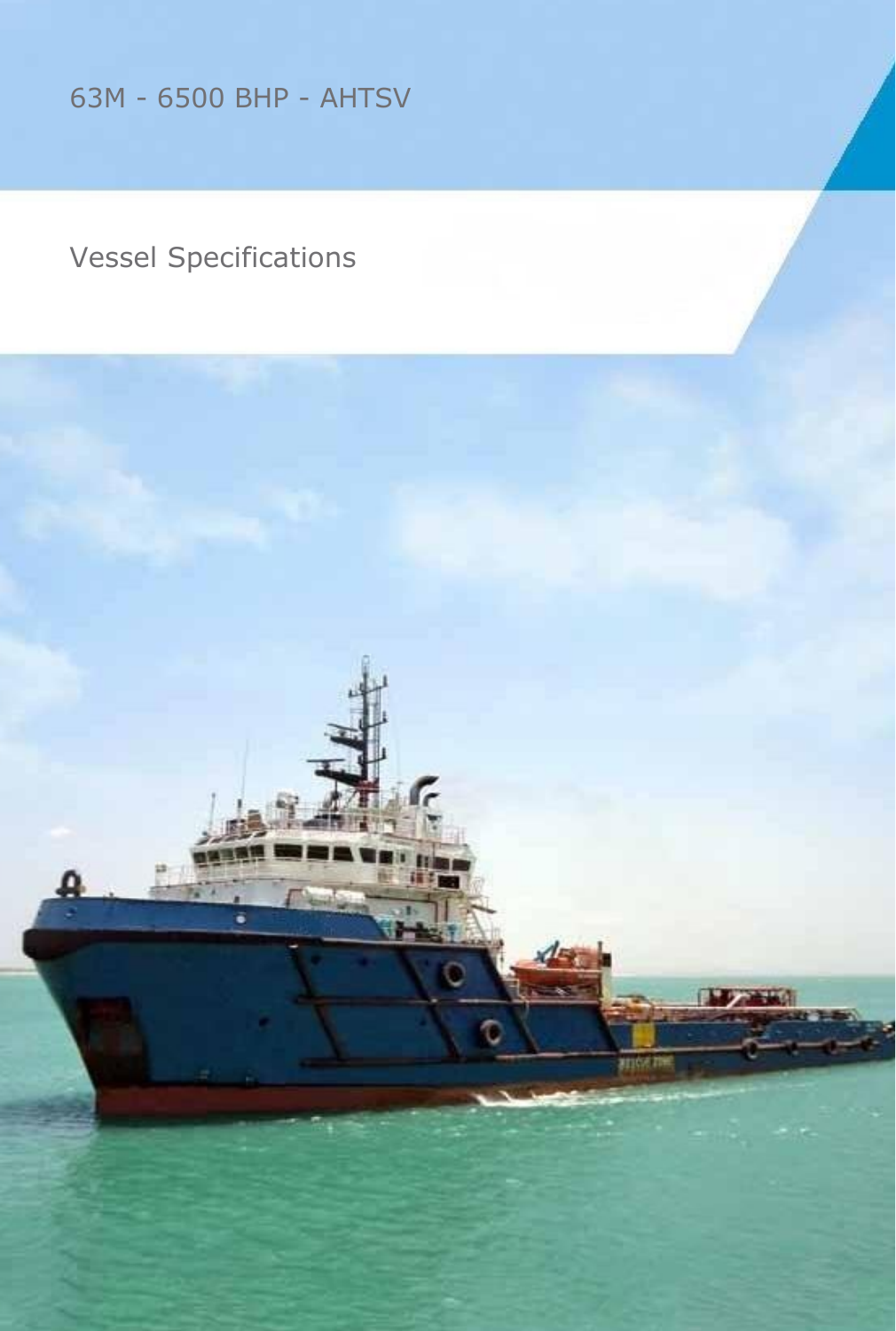# Vessel Specifications

#### **Registration**

| Year built / builder | August 2007 / Yard 237, ABG Shipyard, Surat, India                   |
|----------------------|----------------------------------------------------------------------|
| Class                | DNV-GL 1A1 Fire Fighter (I) Supply Vessel Tug DK (+) HL(2.4) SF TMON |
| Flag                 | Marshall Islands                                                     |
| Port of registry     | Majuro                                                               |
|                      |                                                                      |

2 x 2400 kW 1000 rpm @ BHP 3250

2 x AGHC-66XF5/4 E3000N 2 x ABG Spade Type 6500 BHP / 4800 kW 1 x 500 kW / 680 BHP

3 x 425 kW 440V 60Hz 3Phase

#### **Dimensions**

| Length overall     | 63.4 m                                 |
|--------------------|----------------------------------------|
| Breadth moulded    | 15.8 <sub>m</sub>                      |
| Depth moulded      | 6.8 <sub>m</sub>                       |
| Draft max (design) | 4.8 m                                  |
| Deadweight         | 1575t                                  |
| Registered tonnage | GRT 1600 t approx. / NRT 480 t approx. |
|                    |                                        |

 $1 \times 65$  kW

#### **Machinery**

| Main engines (2 sets) |
|-----------------------|
| Propulsion aft        |
| Rudders               |
| Total BHP / kW        |
| Bow thruster          |
| Diesel generators     |
| Emergency generator   |

#### **Capacities 100%**

| Fuel oil             | 804 $m3$                                            |
|----------------------|-----------------------------------------------------|
| Fresh water          | 483 $m3$                                            |
| Liquid mud           | 290 m <sup>3</sup> + 120 m <sup>3</sup>             |
| <b>Brine</b>         | Combining mud tanks                                 |
| Drillwater / ballast | 538 $m3$                                            |
| Dry bulk             | 206 $m^3$ (4 tanks)                                 |
| Foam tank            | $20 \text{ m}^3$                                    |
| Dispersant tank      | $20 \text{ m}^3$                                    |
| Deck area            | 420 m <sup>2</sup> (31 m x 12.8 m)                  |
| Deck cargo           | 600 tonnes                                          |
| Deck strength        | 5 tonnes                                            |
| Cool store / freezer | $1 \times 11 \text{ m}^3 / 1 \times 13 \text{ m}^3$ |
| Dry provision        | 1                                                   |
|                      |                                                     |

#### **Discharge rates**

| Loading / discharge station | $P / S$ side        |
|-----------------------------|---------------------|
| Fuel discharge              | 120 $m3$ per hr     |
| Mud discharge               | 60 $m3$ per hr      |
| Brine discharge             | 60-120 $m^3$ per hr |
| Drillwater discharge        | 60-120 $m^3$ per hr |
| Dry bulk discharge          | 20 $m3$ per hr      |
| Base oil discharge          | 60 $m3$ per hr      |
| Fresh water discharge       | 150 $m3$ per hr     |

#### **Performance**

| Bollard pull max and continuous | 85 tonnes    |
|---------------------------------|--------------|
| Max speed                       | $13.5$ knots |
| Service speed                   | $10.5$ knots |
| Economical speed                | $10.5$ knots |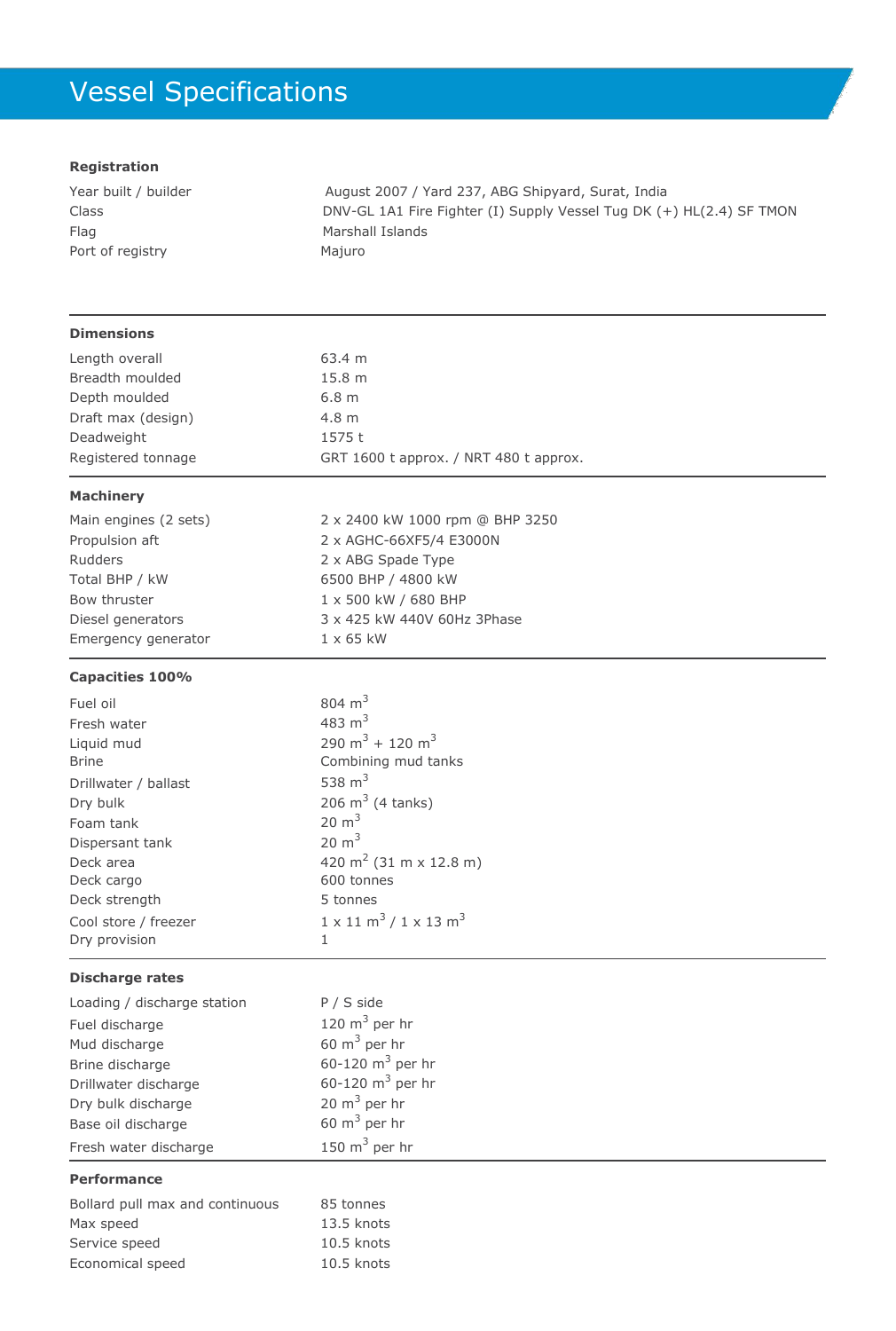### Vessel Specifications

#### **Towing / Anchor handling / Mooring**

| 2 x 150 tonnes pull / 250 tonnes break Brattvaag |
|--------------------------------------------------|
| 800 mm diameter x 2090 diameter x 1600 mm        |
| 1000 m $\times$ 62 mm wire each                  |
| 2 x 10 tonnes Brattyaag                          |
| $1 \times$ deck crane 3 mt / 12 m                |
| 1 x 6 tonnes Brattvaag LBFMG 41038 MA            |
| 2 x 8 tonnes Brattvaag                           |
| $1 \times 1200$ m $\times$ 62 mm                 |
| $2 \times 76$ mm                                 |
| $2 \times 60 \text{ m}^3$                        |
| 1 x pair 200 tonnes SWL                          |
| 3.6 m x 1.5 m diameter SWL 200 t                 |
| $1 \times 200$ tonnes SWL                        |
| 1030 m with no spooling device                   |
| 1200 m of 62 mm                                  |
| 1 x 250 m x 52 mm / Spare: 1 x 150 m x 58 mm     |
| 1 x 4 Prongs 130 tonnes SWL                      |
| $1 \times 130$ tonnes SWL, J type                |
| Yes                                              |
|                                                  |

#### **Navigation and communication**

| Radar 3 cm                |
|---------------------------|
| Gyro                      |
| Autopilot                 |
| Naytex                    |
| Joystick                  |
| AIS                       |
| Echo sounder              |
| Speed log                 |
| Satellite navigator (GPS) |
| Wind sensors              |
| GDMSS sea area            |
| MF / HF radio             |
| <b>DSC</b> receiver       |
| VHF                       |
| Portable radio            |
| Mobile telephone          |
| Mini-M                    |
| Sat C 1                   |
| V-Sat                     |
| Intercom system           |

2 x Furuno FR-2115 Sperry Marine / Navigat x mk 2 Sperry Marine / Navipilot v hsc Furuno NX-700 Rolls-Royce / Poscon Joystick Furuno FA-150 Furuno FE-700 Furuno DS-80 Furuno GP-150 Young / Wind tracker A1, A2, A3 Furuno FS-2570 1 Furuno FM8800 2 x Furuno FM8800S; 1 x Sailor RT-2048 2 x Standard Horizon HX280S 0813-30940916 Fleet 77 Furuno Felcom-15 Sat. Nav iDirect 3000 Hanshin / HPA-9200-2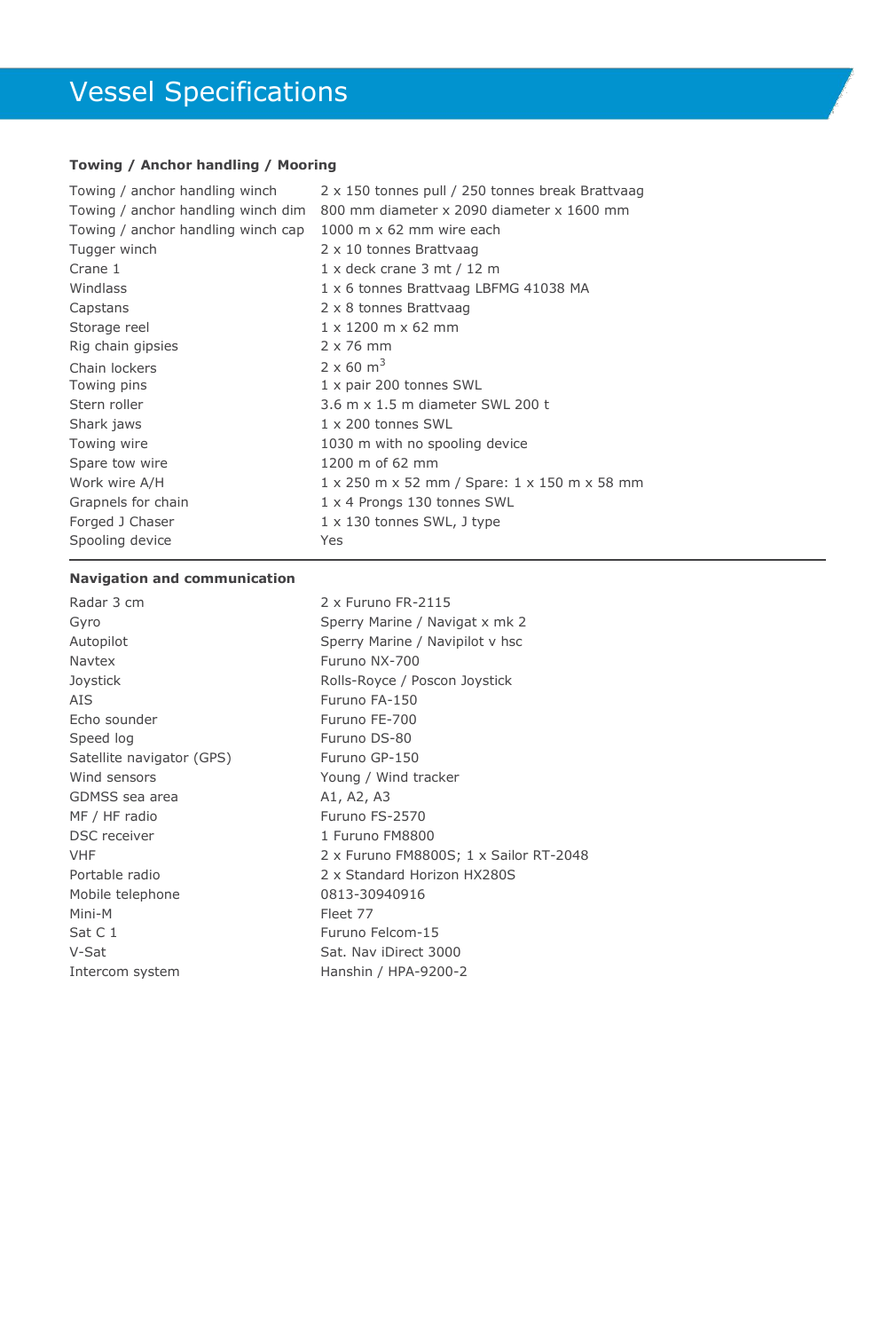# Vessel Specifications

#### **Rescue equipment**

| Hospital                | 1 x sick bay                |
|-------------------------|-----------------------------|
| Fire fighting equipment | 4 complete sets             |
| MOB boats               | FRC for 9 men               |
| MOB boat engine         | 2 x 60 HP outboard Mercury  |
| Radar transponders      | $2 \times$ SART / RT-10     |
| Emergency beacon        | 1 x EPIRB / Float free type |
| <b>GDMSS VHF</b>        | 3 x Furuno FM-8             |
| Survival suits          | 36 pieces / 1 in each cabin |
| Life jackets            | 58 pieces                   |
| Life rafts              | 4 of 20 each                |

#### **Accommodation**

Cabins / beds Crew / passengers Mess / dayroom

4 x 1 man plus 14 x 2 men cabins 32 men 2

Last revision October 2016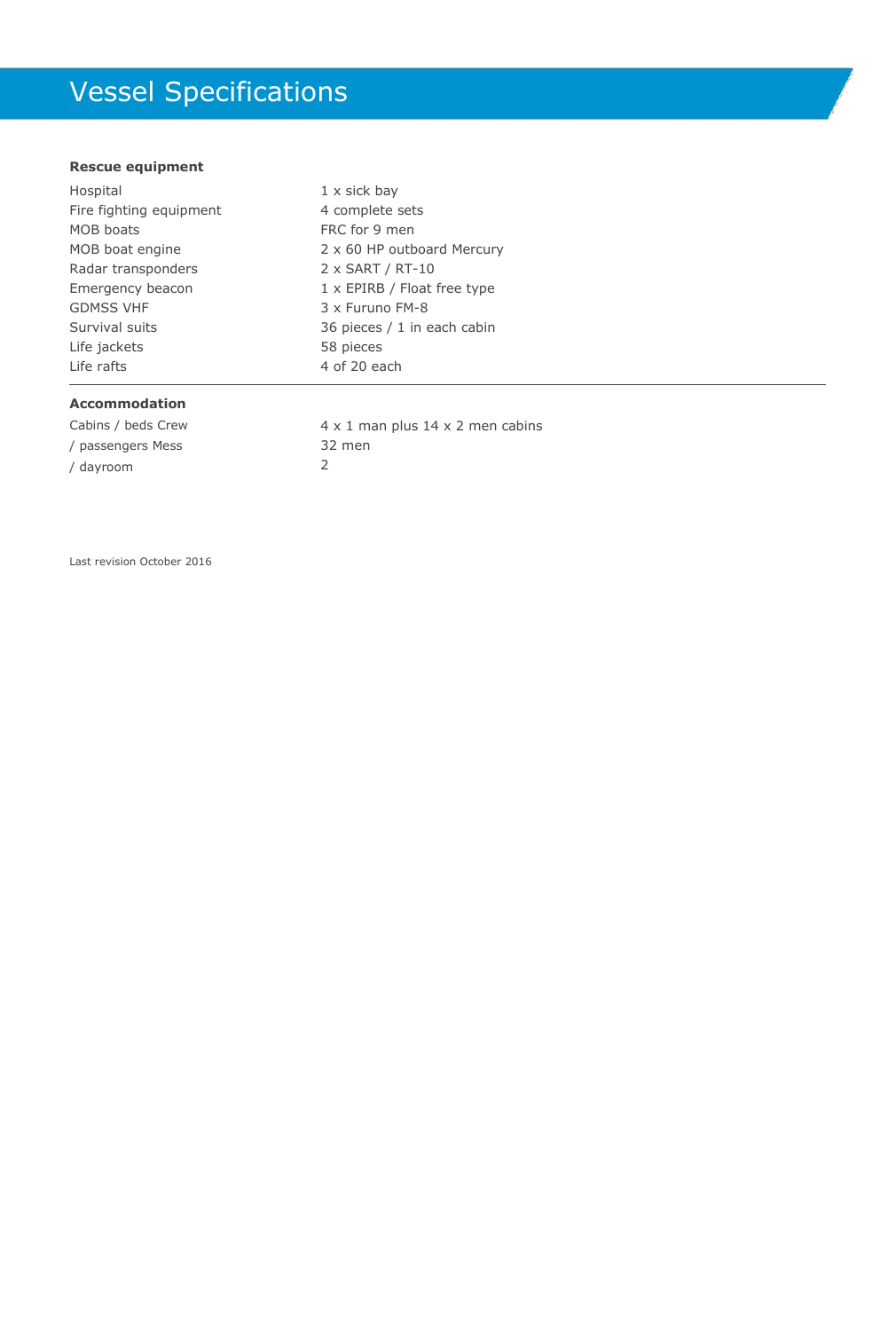# Tank Capacities

|                          | SG     | <b>Fuel</b><br>oil | Pot<br>water | Drill<br>water | Ballast<br>water | Liquid<br>mud | <b>Brine</b><br>m3 | <b>Base</b><br>oil | <b>Methanol</b> | Dry<br>bulk | Oil<br>recovery |
|--------------------------|--------|--------------------|--------------|----------------|------------------|---------------|--------------------|--------------------|-----------------|-------------|-----------------|
|                          | m3     | 0,850              | 1,000        | 1,000          | 1,025            | 2,500         | 2,500              | 0,830              | 1,120           | 1,380       | 1,000           |
| $NO.1$ F.W . TK $(P)$    | 106.8  |                    |              |                |                  |               |                    |                    |                 |             |                 |
| $NO.1$ F.W . TK $(S)$    | 106.80 |                    | 106.80       |                |                  |               |                    |                    |                 |             |                 |
| $NO.2$ FW TK $(P)$       | 96.10  |                    | 96.10        |                |                  |               |                    |                    |                 |             |                 |
| $NO.2$ FW TK $(S)$       | 96.50  |                    | 96.50        |                |                  |               |                    |                    |                 |             |                 |
| NO.3 F.W. TK (P)         | 38.90  |                    | 38.90        |                |                  |               |                    |                    |                 |             |                 |
| NO.3 F.W. TK (S)         | 38.90  |                    | 38.90        |                |                  |               |                    |                    |                 |             |                 |
| NO. 1 DW / WB TK         | 104.40 |                    |              |                | 107.01           |               |                    |                    |                 |             |                 |
| NO. 2 DW / WB TK (P)     | 126.90 |                    |              |                | 130.07           |               |                    |                    |                 |             |                 |
| NO. 2 DW / WB TK (S)     | 126.90 |                    |              |                | 130.07           |               |                    |                    |                 |             |                 |
| NO. 3 DW / WB TK (C)     | 33.30  |                    |              |                | 34.13            |               |                    |                    |                 |             |                 |
| NO. 4 DW / WB TK (P)     | 51.10  |                    |              |                | 52.38            |               |                    |                    |                 |             |                 |
| NO. 4 DW / WB TK (S)     | 51.10  |                    |              |                | 52.38            |               |                    |                    |                 |             |                 |
| NO. 5 DW / WB TK (P)     | 22.50  |                    |              |                | 23.06            |               |                    |                    |                 |             |                 |
| NO. 5 DW / WB TK (S)     | 22.50  |                    |              |                | 23.06            |               |                    |                    |                 |             |                 |
| NO. 1 F.O. TK (P)        |        | 135.40 115.09      |              |                |                  |               |                    |                    |                 |             |                 |
| NO. 1 F.O. TK (S)        |        | 130.50 110.92      |              |                |                  |               |                    |                    |                 |             |                 |
|                          |        |                    |              |                |                  |               |                    |                    |                 |             |                 |
| NO. 2 F.O. D.B. TK ('C)  | 60.80  | 51.68              |              |                |                  |               |                    |                    |                 |             |                 |
| NO. 3 F.O. TK (P)        | 135.60 | 115.26             |              |                |                  |               |                    |                    |                 |             |                 |
| NO. 3 F.O. TK (S)        |        | 135.60 115.26      |              |                |                  |               |                    |                    |                 |             |                 |
| NO. 4 F.O.D.B. TK (P)    | 64.30  | 54.65              |              |                |                  |               |                    |                    |                 |             |                 |
| NO. 4 F.O.D.B. TK (S)    | 64.30  | 54.65              |              |                |                  |               |                    |                    |                 |             |                 |
| FO SETTLING TANK (P)     | 13.60  | 11.56              |              |                |                  |               |                    |                    |                 |             |                 |
| FO SETTLING TANK (S)     | 13.60  | 11.56              |              |                |                  |               |                    |                    |                 |             |                 |
| FODS TANK (P)            | 25.60  | 21.76              |              |                |                  |               |                    |                    |                 |             |                 |
| FODS TANK (S)            | 25.60  | 21.76              |              |                |                  |               |                    |                    |                 |             |                 |
| $1+$ A9+A16              | 28.40  |                    |              |                |                  |               |                    |                    |                 |             |                 |
| SLUDGE TK ('C)           | 8.10   |                    |              |                |                  |               |                    |                    |                 |             |                 |
| BILGE HOLDING TK (C)     | 10.70  |                    |              |                |                  |               |                    |                    |                 |             |                 |
| DISPERSANT TANK (P)      | 21.30  |                    |              |                |                  |               |                    |                    |                 |             |                 |
| FOAM TK (S)              | 21.30  |                    |              |                |                  |               |                    |                    |                 |             |                 |
| NO 1 LIQUID MUD TK ( P ) | 72.70  |                    |              |                |                  | 181.75        |                    |                    |                 |             |                 |
| NO 1 LIQUID MUD TK (S)   | 72.70  |                    |              |                |                  | 181.75        |                    |                    |                 |             |                 |
| NO 2 LIQUID MUD TK ( P ) | 72.30  |                    |              |                |                  | 180.75        |                    |                    |                 |             |                 |
| NO 2 LIQUID MUD TK (S)   | 72.30  |                    |              |                |                  | 180.75        |                    |                    |                 |             |                 |
| RIG CL/LIQ MUD TK (P)    | 65.00  |                    |              |                |                  |               |                    |                    |                 |             |                 |
| RIG CL/LIQ MUD TK (S)    | 65.00  |                    |              |                |                  |               |                    |                    |                 |             |                 |
| <b>CEMENT TANK 1</b>     | 63.80  |                    |              |                |                  |               |                    |                    |                 | 88.04       |                 |
| <b>CEMENT TANK 2</b>     | 63.80  |                    |              |                |                  |               |                    |                    |                 | 88.04       |                 |
| <b>CEMENT TANK 3</b>     | 39.40  |                    |              |                |                  |               |                    |                    |                 | 54.37       |                 |
| <b>CEMENT TANK 4</b>     | 39.40  |                    |              |                |                  |               |                    |                    |                 | 54.37       |                 |
| <b>Weight in Tons</b>    |        | 684.2              | 377          |                | 552              | 725           |                    |                    |                 | 285         |                 |
| Volume in m <sup>3</sup> |        | 804.9              | 377          |                | 538              | 420           |                    |                    |                 | 206         |                 |

All figures shown are based on tank volume at 100% filling.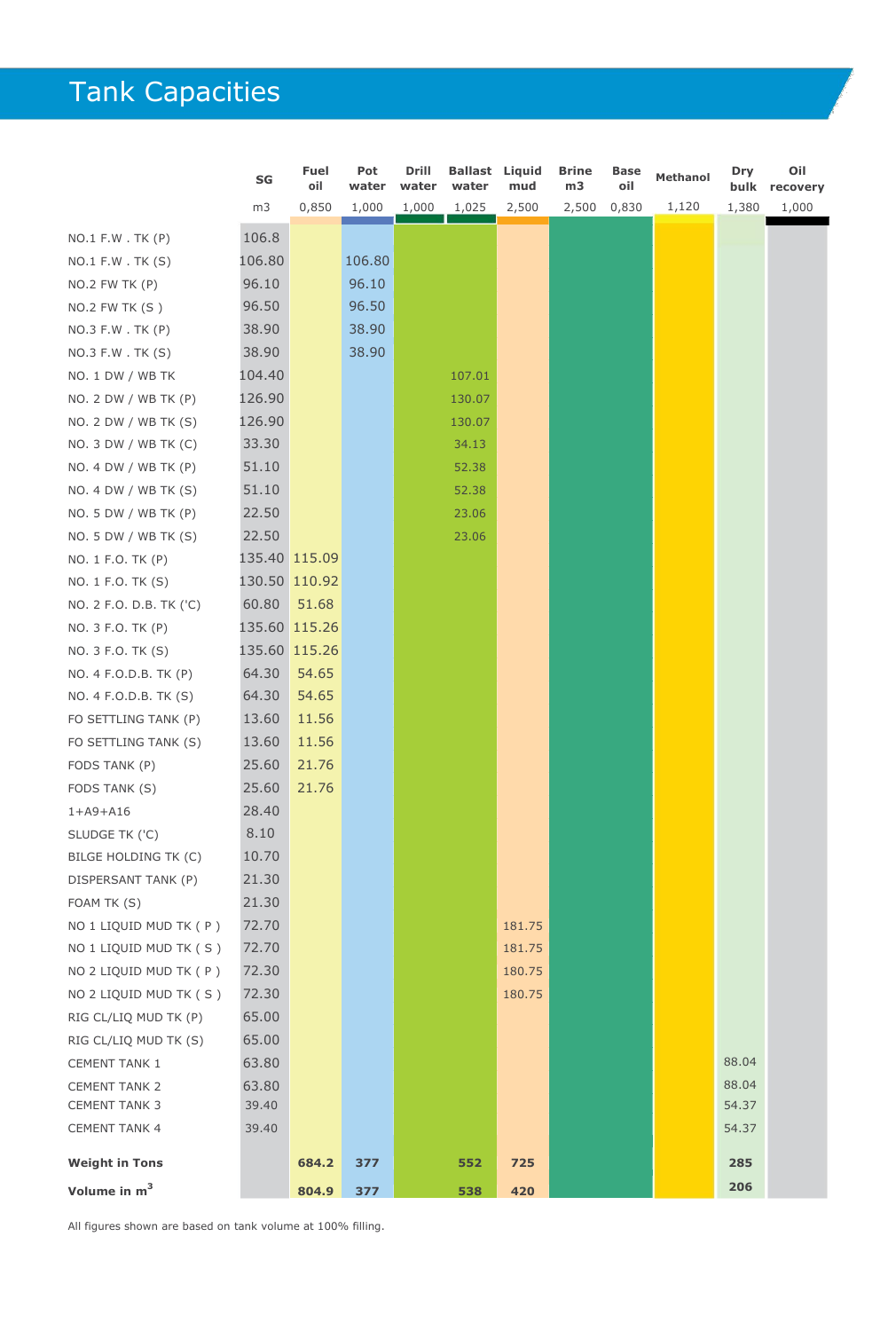### GA Specifications



Profile





Below deck